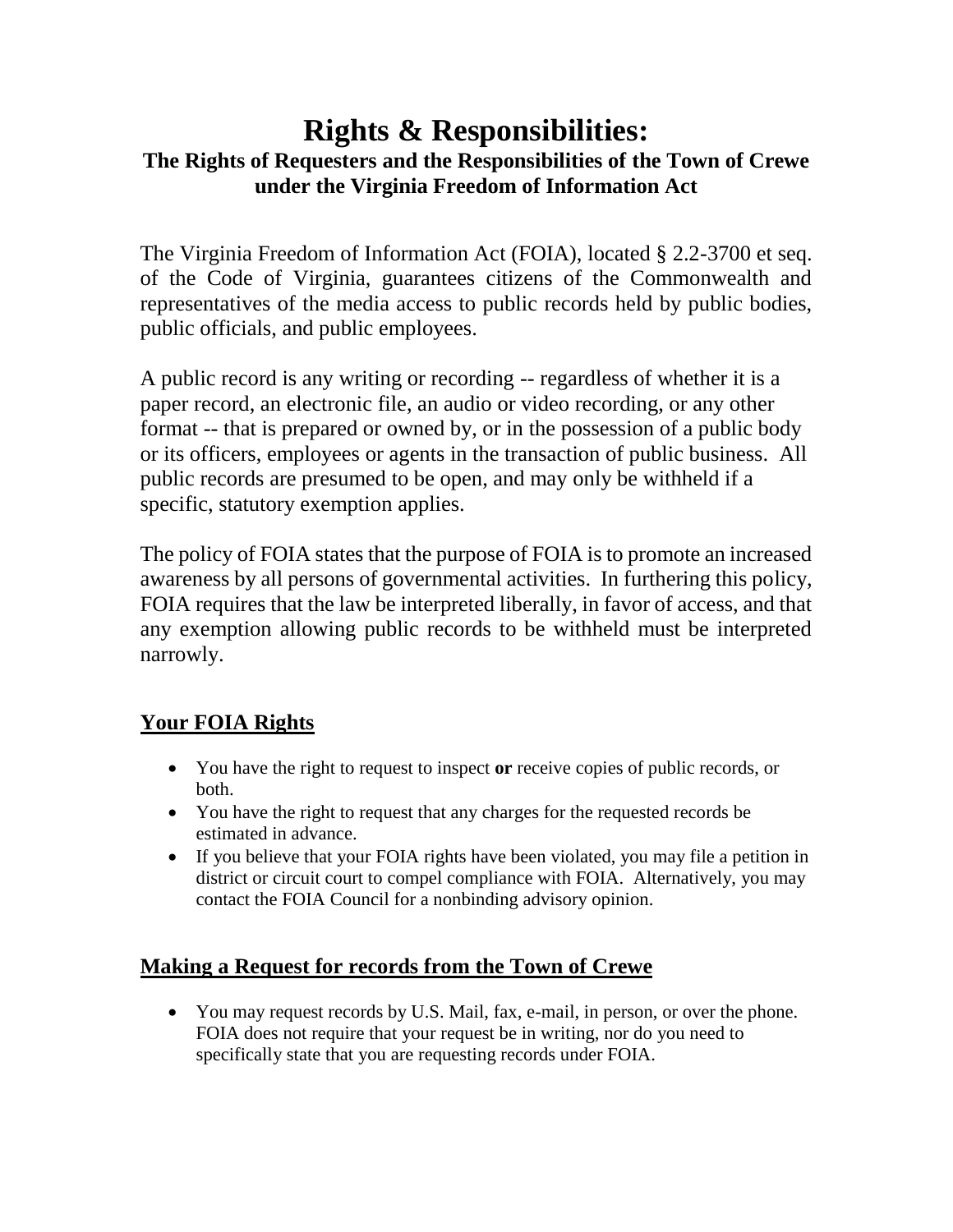- o From a practical perspective, it may be helpful to both you and the person receiving your request to put your request in writing. This allows you to create a record of your request. It also gives us a clear statement of what records you are requesting, so that there is no misunderstanding over a verbal request. However, we cannot refuse to respond to your FOIA request if you elect to not put it in writing.
- Your request must identify the records you are seeking with "reasonable specificity." This is a common-sense standard. It does not refer to or limit the volume or number of records that you are requesting; instead, it requires that you be specific enough so that we can identify and locate the records that you are seeking.
- Your request must ask for existing records or documents. FOIA gives you a right to inspect or copy **records**; it does not apply to a situation where you are asking general questions about the work of the Town of Crewe, nor does it require the Town of Crewe to create a record that does not exist.
- You may choose to receive electronic records in any format used by [the Department] in the regular course of business.
	- o For example, if you are requesting records maintained in an Excel database, you may elect to receive those records electronically, via e-mail or on a computer disk, or to receive a printed copy of those records
- If we have questions about your request, please cooperate with staff's efforts to clarify the type of records that you are seeking, or to attempt to reach a reasonable agreement about a response to a large request. Making a FOIA request is not an adversarial process, but we may need to discuss your request with you to ensure that we understand what records you are seeking.

**To request records from the Town of Crewe, you may direct your request to Tiffany Sisk. She can be reached at Tiffany Sisk, 125 E Carolina Ave. Crewe, VA 23930, (434) 645-9453, and tiffanydumond@townofcrewe.com. You may also contact her with questions you have concerning requesting records from the Town of Crewe. In addition, the Freedom of Information Advisory Council is available to answer any questions you may have about FOIA. The Council may be contacted by e-mail at foiacouncil@dls.virginia.gov, or by phone at (804) 698-1810 or [toll free] 1-866- 448-4100.**

#### **The Town of Crewe's Responsibilities in Responding to Your Request**

• The Town of Crewe must respond to your request within five working days of receiving it. "Day One" is considered the day after your request is received. The five-day period does not include weekends or holidays.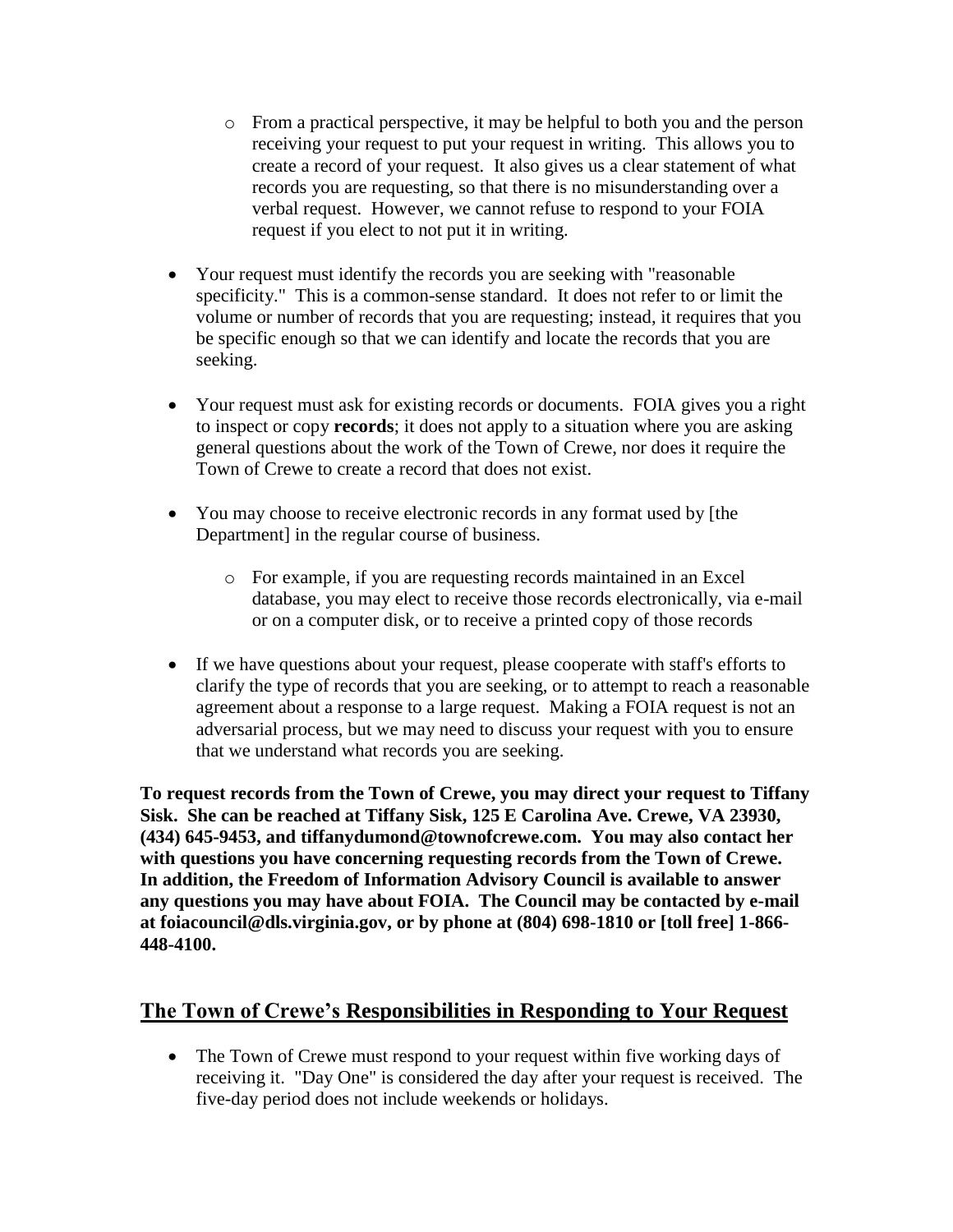- The reason behind your request for public records from the Town of Crewe is irrelevant, and you do not have to state why you want the records before we respond to your request. FOIA does, however, allow the Town of Crewe to require you to provide your name and legal address.
- FOIA requires that the Town of Crewe make one of the following responses to your request within the five-day time period:
	- 1) We provide you with the records that you have requested in their entirety.
	- 2) We withhold all of the records that you have requested, because all of the records are subject to a specific statutory exemption. If all of the records are being withheld, we must send you a response in writing. That writing must identify the volume and subject matter of the records being withheld, and state the specific section of the Code of Virginia that allows us to withhold the records.
	- 3) We provide some of the records that you have requested, but withhold other records. We cannot withhold an entire record if only a portion of it is subject to an exemption. In that instance, we may redact the portion of the record that may be withheld, and must provide you with the remainder of the record. We must provide you with a written response stating the specific section of the Code of Virginia that allows portions of the requested records to be withheld.
	- 4) We inform you in writing that the requested records cannot be found or do not exist (we do not have the records you want). However, if we know that another public body has the requested records, we must include contact information for the other public body in our response to you.
	- 5) If it is practically impossible for the Town of Crewe to respond to your request within the five-day period, we must state this in writing, explaining the conditions that make the response impossible. This will allow us seven additional working days to respond to your request, giving us a total of 12 working days to respond to your request.
- If you make a request for a very large number of records, and we feel that we cannot provide the records to you within 12 working days without disrupting our other organizational responsibilities, we may petition the court for additional time to respond to your request. However, FOIA requires that we make a reasonable effort to reach an agreement with you concerning the production or the records before we go to court to ask for more time.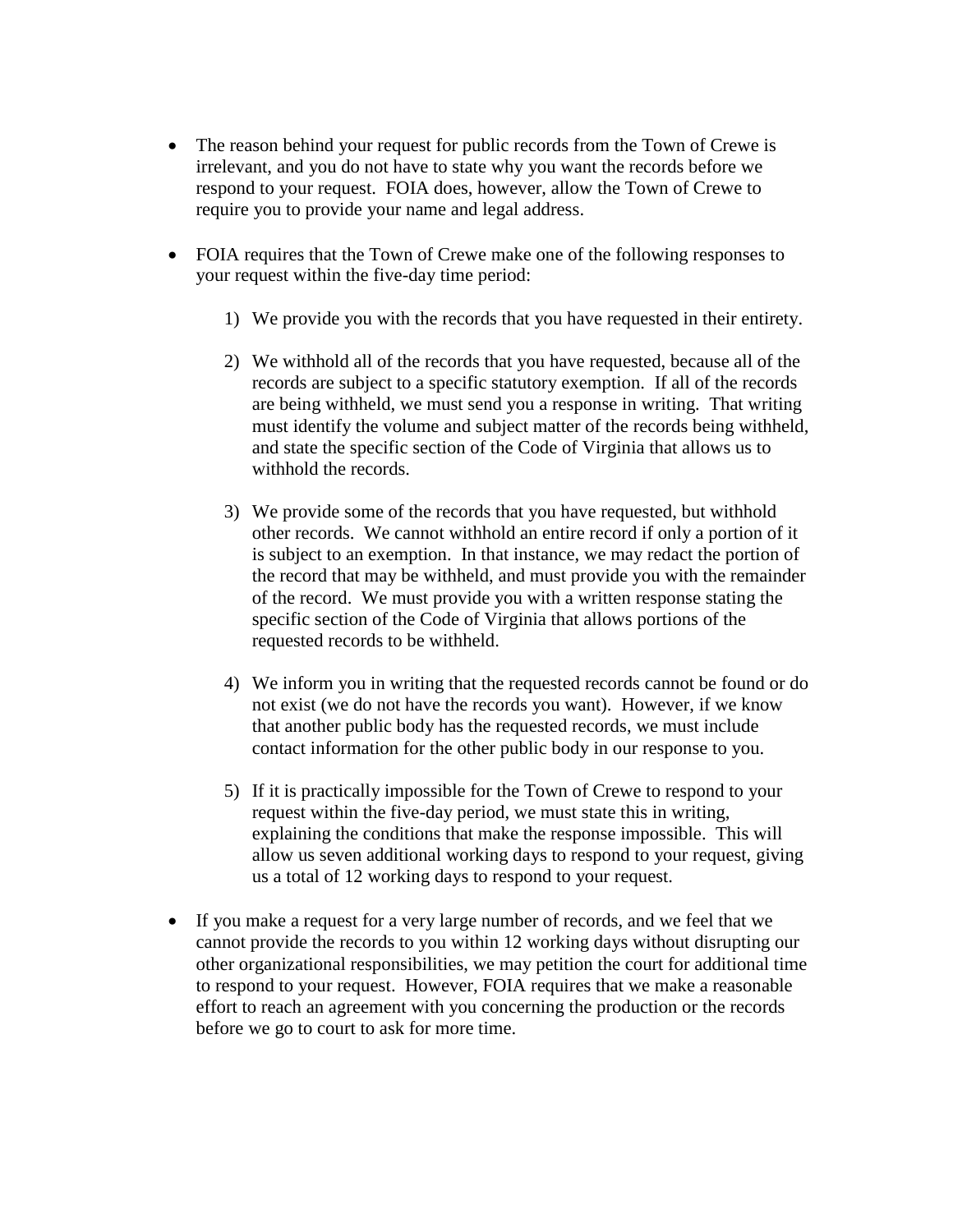### **Costs**

- A public body may make reasonable charges not to exceed its actual cost incurred in accessing, duplicating, supplying, or searching for the requested records. No public body shall impose any extraneous, intermediary, or surplus fees or expenses to recoup the general costs associated with creating or maintaining records or transacting the general business of the public body. Any duplicating fee charged by a public body shall not exceed the actual cost of duplication. All charges for the supplying of requested records shall be estimated in advance at the request of the citizen as set forth in subsection F of § 2.2-3704 of the Code of Virginia.
- You may have to pay for the records that you request from the Town of Crewe. FOIA allows us to charge for the actual costs of responding to FOIA requests. This would include items like staff time spent searching for the requested records, copying costs, or any other costs directly related to supplying the requested records. It cannot include general overhead costs.
- If we estimate that it will cost more than \$200 to respond to your request, we may require you to pay a deposit, not to exceed the amount of the estimate, before proceeding with your request. The five days that we have to respond to your request does not include the time between when we ask for a deposit and when you respond.
- You may request that we estimate in advance the charges for supplying the records that you have requested. This will allow you to know about any costs upfront, or give you the opportunity to modify your request in an attempt to lower the estimated costs.
- If you owe us money from a previous FOIA request that has remained unpaid for more than 30 days, the Town of Crewe may require payment of the past-due bill before it will respond to your new FOIA request.

#### **Types of records**

The following is a general description of the types of records held by the Town of Crewe:

- Personnel records concerning employees and officials of the Town of Crewe
- Records of contracts which the Town of Crewe has entered into

If you are unsure whether the Town of Crewe has the record(s) you seek, please contact Tiffany Sisk, directly at 125 E Carolina Ave. Crewe, VA 23930, (434) 645-9453, tiffanydumond@townofcrewe.com